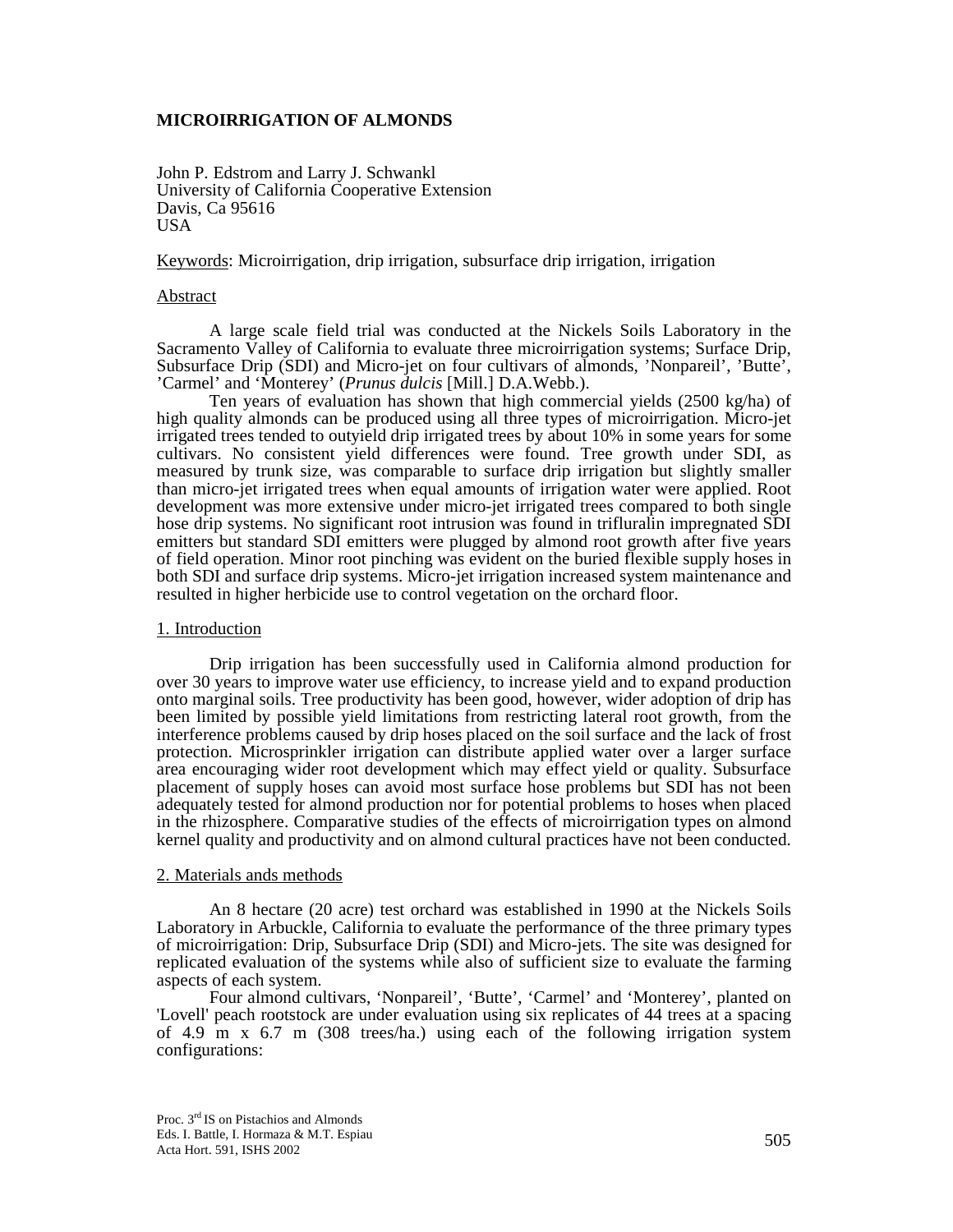1. Surface Drip - single hose  $4 - 4$  lph Netafim PC emitters/tree 2. Surface Drip - double hose 8 -2 lph Netafim PC emitters/tree 1.2 m from tree row 3. Microsprinkler  $1 - 40$  lph Bowsmith Fanjet per tree 4. Microsprinkler double  $2 - 20$  lph Bowsmith Fanjets per tree 5. Microsprinkler double1.5 ET  $2 - 30$  lph Bowsmith Fanjets per tree 6. SDI single hose 4– 4 lph Ram emitters/tree 0.6 m from tree 7. SDI double hose  $8 - 2$  lph Ram emitters/tree 1.2 m from tree 8. SDI double hose  $8 - 2$  lph Geoflow emitters/tree 1.2 m from  $8 - 2$  lph Geoflow emitters/tree 1.2 m from tree

Subsurface drip treatments were established the first year with single hose surface drip and early in the 2<sup>nd</sup> year converted to subsurface drip installed at a depth of 0.38 m  $(15$  inches). Single hose SDI were placed 0.6 m from the tree rows while double hoses were placed at 1.2m on each side of the trees. Equal amounts of water were applied to all systems on a weekly and seasonal basis except for treatment number 5 which received 1.5 ETc weekly. Evapotranspiration was determined by a nearby weather station operated by the California Irrigation Management Information System (CIMIS). Separate irrigation submains allowed for independent watering schedules for drip and micro systems. All drip systems were operated 4-6 times per week during peak water demand while micros were run two times per week. Amounts of applied water were monitored using inline flow meters and application durations were adjusted for each system to meet evaporative demand and maintain equal application rates between systems. Leaf stem water potential was monitored to assess plant water status and to guide irrigations. Total seasonal water applied ranged from a low of 610 mm in 1998 to a high of 1016 mm in 1997. The fertility program consisted of monthly injections (April-August) of urea ammonium nitrate at 250 kg/ha/yr and October soil applications of potassium sulfate at 500 kg/ha/yr and foliar applications of boron and zinc.

## 3. Results

 The test orchard has produced good commercial yields for the 'Butte', 'Monterey' and 'Nonpareil' cultivars while 'Carmel' tree development and production has been below standard. On average over the years of this test the micro-jet irrigated trees have yielded about 10% more than trees on either type of drip system. (Table 1) This increase has been variable over the years and between the varieties. (Table 2) 'Nonpareil' and 'Butte' yields increased in some years with micros while 'Carmel' have never shown a response. 'Monterey' production has also been inconsistent between the three irrigation systems but with a slight advantage given to the micros. SDI yields have also been variable between the different configurations of SDI and between seasons and varieties. Generally, yields have tended to be a little lower with SDI compared to drip and micro. Removing from analysis the SDI treatments that developed root intrusion, then SDI yields equaled surface drip production. Double hose SDI plots yielded more than single and yields with double surface drip have been less than single drip. (data not shown) This is probably due not to the dual hoses but rather the lower 0.5 gph output of these emitters and the resulting shallower water penetration. No differences in weight per kernel has ever been found between any irrigation system. All yield differences can then be attributed to more kernels per tree and not larger individual kernels. Tree measurements show that trunk cross sectional area of micro-jet trees are slightly larger than drip and SDI trees which are equal. (Table 3)

### 4. Discussion

Each of the three systems can produce high yielding almond orchards. No system shows a clear superiority over the others under the shallow soil  $(0.7 - 1.0 \text{ m})$  conditions of this test. Each has advantages and disadvantages. Yields often tend to be greater for micros but increased weed control and irrigation costs must be considered. SDI requires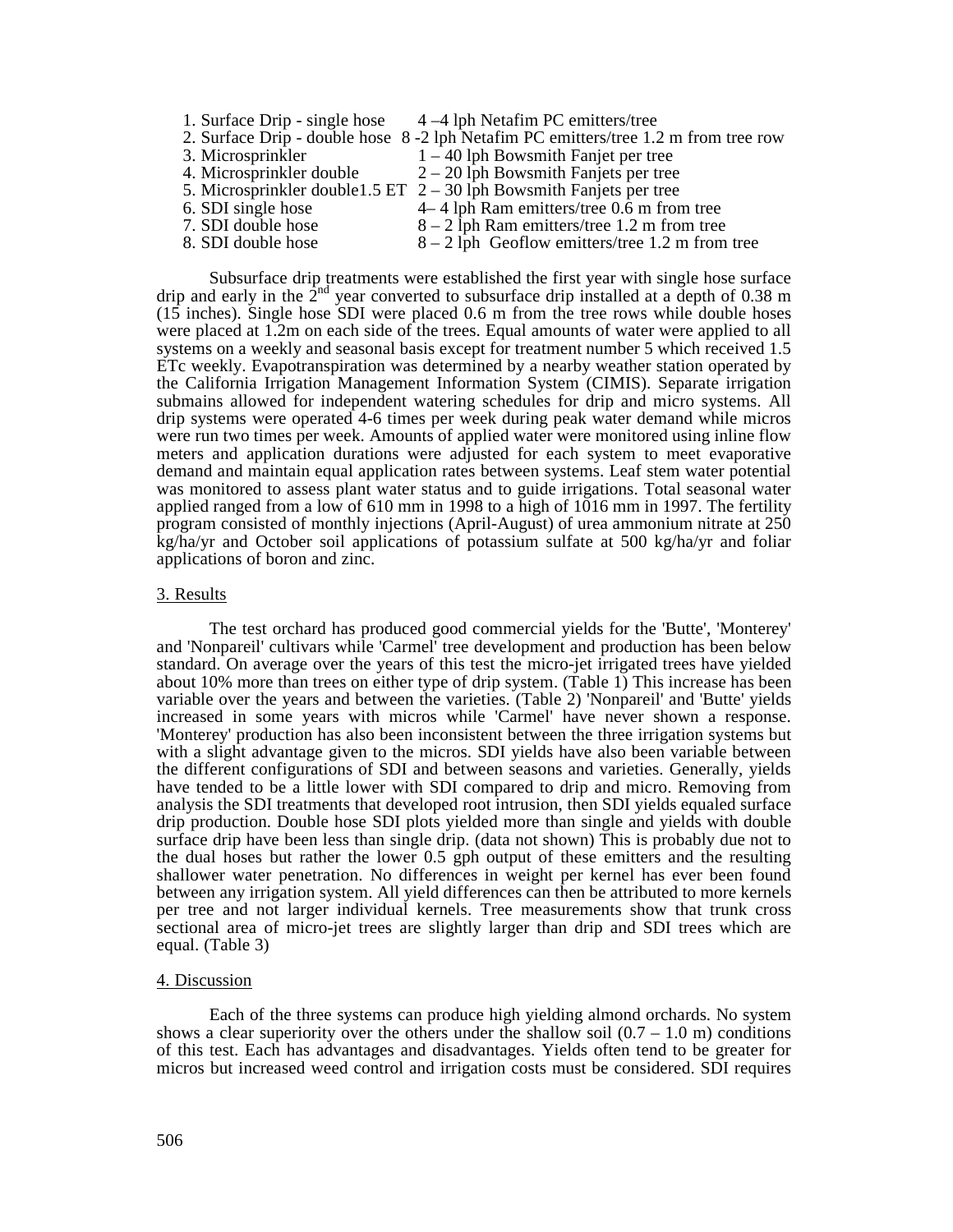more intensive management and exposes the system to greater risk. Double hose SDI appears to have practical advantages but with high investment costs. Single surface drip performs well under closely spaced orchards and is the most economical. Site conditions should be evaluated closely to determine the most appropriate type of system for the specific orchard.

Of major concern has been the problem of root intrusion into the buried SDI hoses. Almond tree roots have grown in through the emitters, plugging buried hoses and reducing flow of water. To date, only the non-herbicide impregnated SDI emitters have shown this problem. High concentrations of chlorine @ 240 ppm injected into the SDI hoses failed to resolve the plugging.

Geoflow SDI with trifluralin impregnated emitters continue to perform normally and trees in these plots yielded the same as surface drip and show no signs of root intrusion after 10 years in the field. Early in the test several flexible hose risers were pinched closed (strangulation) by tree roots in the SDI plots. This is probably due mainly to the placement (within 0.5 m) of the risers to the tree trunks. Subsurface drip irrigation continues to excel in relation to orchard floor management and harvest efficiency. However, concerns regarding tree roots pinching buried hoses, the siphoning of silt into emitters upon system shutdown and damage by gophers remain concerns in long-term SDI operation.

 Micro-jets have also exhibited problems, mainly due to insects plugging the jet orifices. Micro-jet irrigated plots also require 2-3 extra foliar herbicide applications per season and still weeds interfere with harvest. Weeds in the SDI plots are considerably reduced and the absence of surface hoses increases harvest efficiency greatly by eliminating hand raking and allowing harvest irrigations to proceed without wetting the crop. Surface drip systems allow harvest irrigations to some extent also, but micro-jet irrigations rewet the drying almond hulls and delay processing or cause kernel deterioration.

 Detailed soil moisture measurements were taken in 1998 (data not shown) for trees irrigated with single drip hoses. Soil moisture levels declined predictably in the densely rooted soil beneath emitters. Soil moisture some 2.7 m out from the drip hose (beneath row middles) also declined from March to July. The pattern of decline indicates that tree roots extracted water far beyond the confined root zone irrigated in summer. Drip root systems apparently access winter stored moisture beyond the limited summer wetted areas.

 Mineral nutrient analysis of midsummer leaf samples found no difference in leaf nitrogen (%) between drip and micro-jet irrigated 'Nonpareil'.

## References

Edstrom J.P. and Schwankl, L.J., 1998. Microirrigation comparison for almonds. Proc. Int. Irrig. Conf., Irrigation Association, pp. 63-70.

Edstrom J P. and Schwankl, L.J., 1998. Weed suppression in almond orchards using subsurface drip irrigation. Abstratcts  $51<sup>st</sup>$  Meeting, Western Society of Weed Science, Hawaii.

Schwankl L.J., Hanson B. and Prichard, T., 1995. Micro-irrigation of trees and vines. University of California Irrigation Program, University of California, Davis.

Schwankl L.J., Edstrom J., Hopmans J., Andreu L. and Koumanov, K., 1999. Microsprinklers wet larger soil volume; boost almond yield, tree growth Calif. Agric. 53 (2): 39-43.